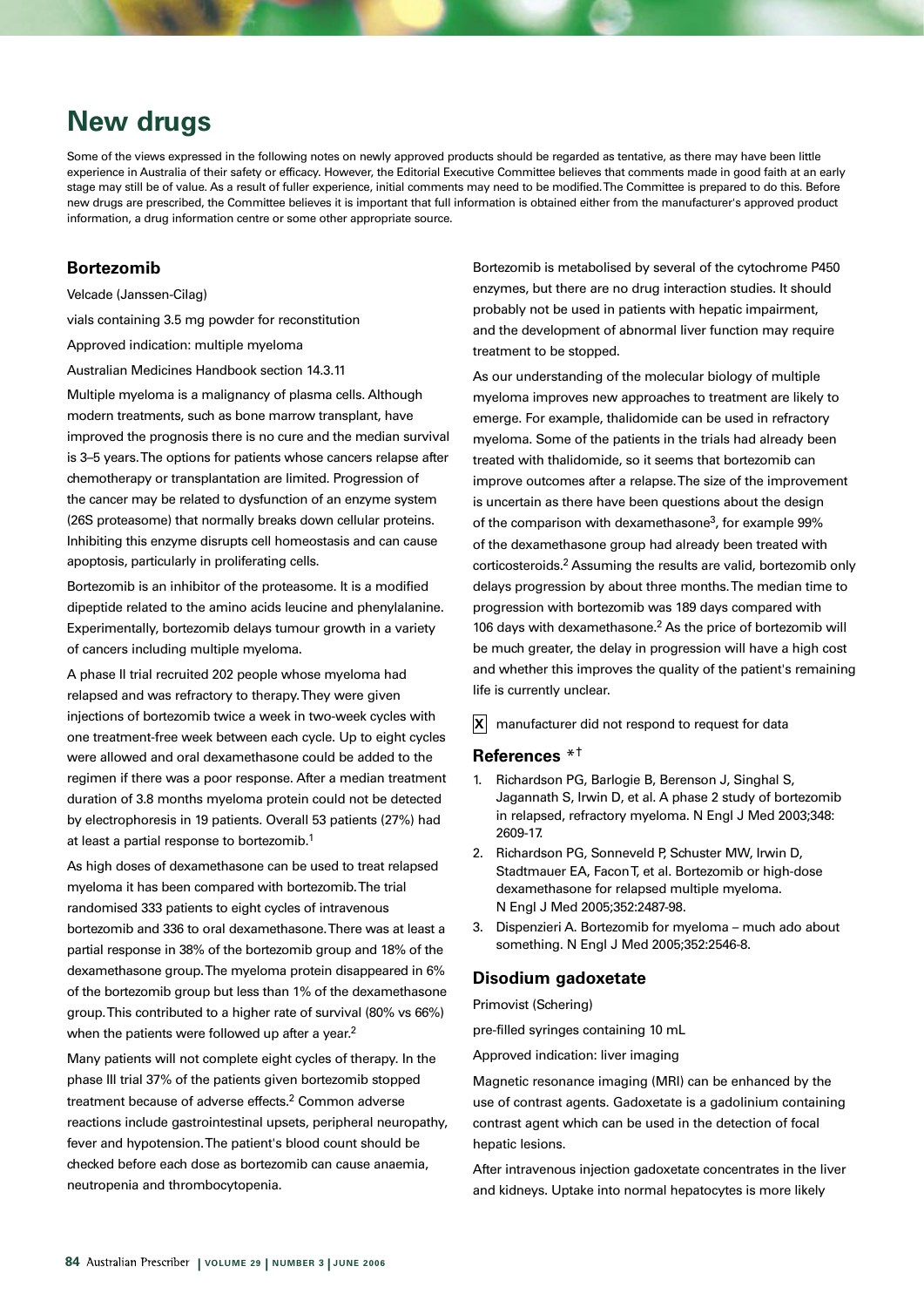than into abnormal areas such as metastases. As gadoxetate is eliminated in the bile, as well as in the urine, it may have a role in imaging the biliary system.

One of the clinical trials of gadoxetate involved 131 patients with known or suspected lesions in the liver. These patients had MRI before and 20 minutes after an injection of gadoxetate. Using the contrast agent increased the number of lesions identified by the researchers and by external radiological reviewers. Although the sensitivity of MRI was increased, the improvement was not statistically significant for all the radiologists.<sup>1</sup>

In other studies adding gadoxetate has increased the proportion of correctly characterised lesions from 81% to 88%. The combination of precontrast, dynamic and postcontrast MRI correctly characterises 89% of lesions compared to 80% with contrast-enhanced computed tomography (CT).

The main adverse effects of gadoxetate are headache, nausea, vasodilatation, back pain and abdominal pain. Anaphylactoid reactions can occur and gadoxetate may prolong the  $\sigma T_c$ interval on the ECG.

Other hepatobiliary contrast agents are available overseas, but the dilemma is whether the advantages of contrast-enhanced MRI are sufficiently superior to MRI and CT to make a difference to the patient's management.

manufacturer declined to supply data **T**

#### **Reference**

1. Huppertz A, Balzer T, Blakeborough A, Breuer J, Giovagnoni A, Heinz-Peer G, et al. Improved detection of focal liver lesions at MR imaging: multicenter comparison of gadoxetic acid-enhanced MR images with intraoperative findings. Radiology 2004;230:266-75.

## **Eflornithine hydrochloride**

Vaniqa (Epitan)

11.5% cream in 30 g tubes

Approved indication: facial hair

Australian Medicines Handbook section 8.10

Eflornithine is an inhibitor of ornithine decarboxylase, an enzyme involved in cell proliferation and function. It was first studied in oncology, but was found to be active in trypanosomiasis. The drug's effectiveness in treating African sleeping sickness led to it being called 'the resurrection drug'.<sup>1</sup>

Unfortunately, parenteral eflornithine was too expensive for the countries that needed it. Commercial considerations therefore resulted in the manufacturer ceasing production in 1995.<sup>1</sup>

During treatment of trypanosomiasis it was noticed that some patients lost their hair. This led to the development of a topical formulation for slowing hair growth, opening up a more lucrative cosmetic market.1 The Australian indication is for delaying the regrowth of unwanted facial hair, following depilation, in women.

The main clinical trials of eflornithine enrolled women who usually removed their facial hair at least twice a week. Compared to the 201 women randomised to apply the vehicle, the 393 who applied eflornithine twice daily had less hair growth. In the opinion of the treating doctors, after 24 weeks of treatment 32% of the women using eflornithine showed a marked improvement compared with 8% of those applying the vehicle. Secondary endpoints such as feeling 'uncomfortable at social gatherings' or 'uncomfortable in exchanges of affection' all showed that women given eflornithine no longer felt as bothered about facial hair as the women who had used the vehicle. The differences between the groups disappeared after treatment ceased.

Only a few of the women in the trials had polycystic ovary syndrome. Women who were using other treatments for hirsutism were excluded from the trials and published comparative studies are lacking.

Although a small proportion of the dose is absorbed into the systemic circulation, mainly local adverse reactions were reported during the trials. These included burning, stinging, itching, redness and tingling of the skin. Acne was reported in 21% of women using eflornithine or the vehicle and approximately 16% of both groups developed pseudofolliculitis barbae. The effects of long-term continuous use of eflornithine are unknown. Its safety in pregnancy has not been established, and it is contraindicated in severe renal impairment.

While women in developed countries can now access eflornithine to try to improve their appearance, access to eflornithine for sleeping sickness is less certain. Although the manufacturers reached an agreement with the World Health Organization to supply the drug, future production may not be assured.

 $|\mathbf{T}| |\mathbf{T}|$  manufacturer provided some data

## **Reference** †

1. Coyne PE. The eflornithine story. J Am Acad Dermatol 2001;45:784-6.

# **Posaconazole**

Noxafil (Schering-Plough)

105 mL glass bottles containing 40 mg/mL suspension

Approved indication: specified fungal infections

Australian Medicines Handbook section 5.2.1

The increase in patients with disorders of the immune system or taking immunosuppressants has led to an increase in fungal infections. The drugs available to treat systemic fungal infections include amphotericin B and the triazole antifungals such as itraconazole and voriconazole.

Like other triazole antifungals, posaconazole inhibits the synthesis of ergosterol. This results in the breakdown of the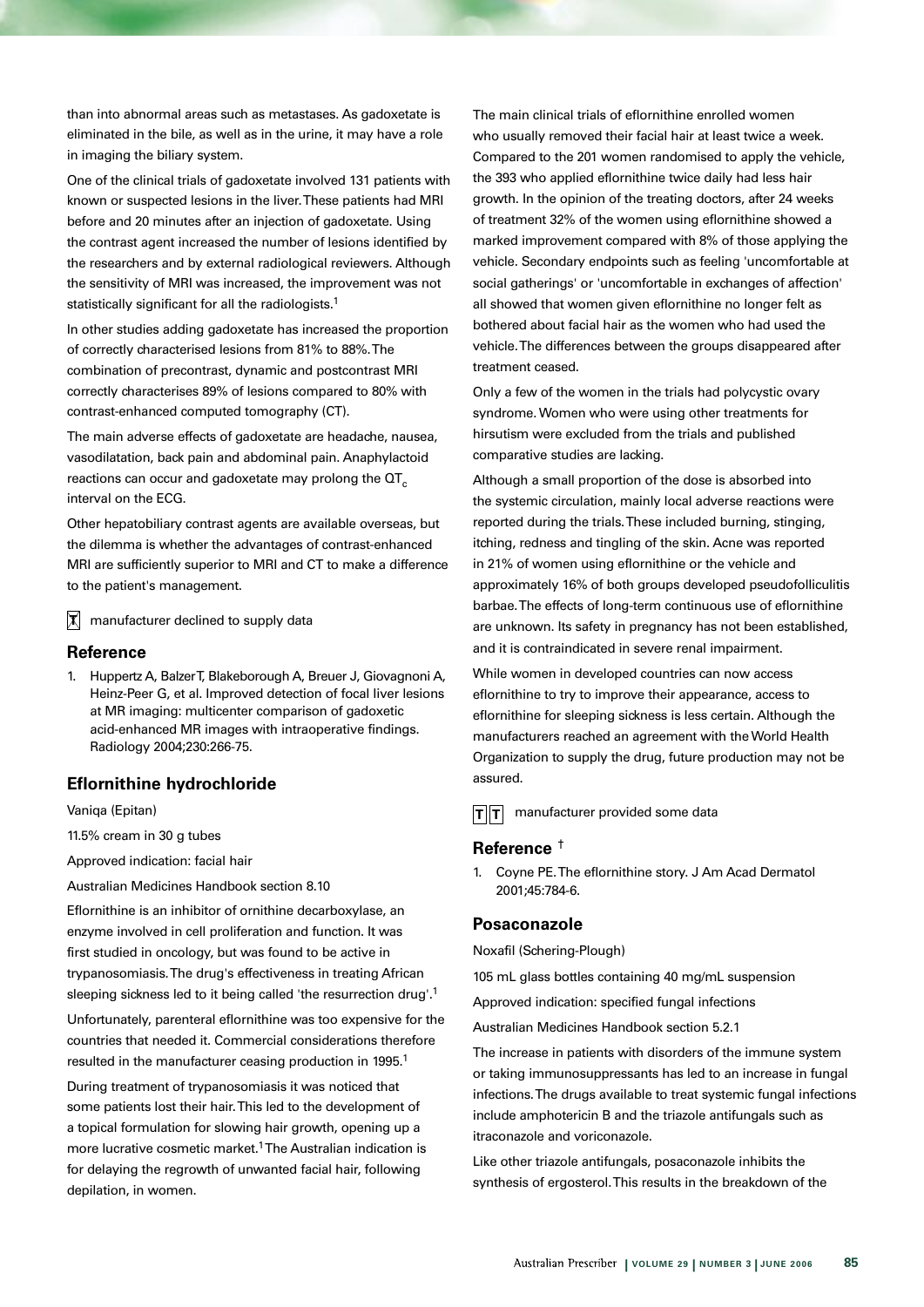fungal cell membrane. In vitro, posaconazole is active against species of aspergillus and fusarium. It is also approved for use in chromoblastomycosis, coccidiodomycosis, mycetoma and zygomycosis.

Patients take the suspension twice a day. Doses are taken with meals as food more than doubles the absorption of posaconazole. The half-life is 35 hours so it takes at least a week for concentrations to reach a steady state. Most of the drug is excreted unchanged in the faeces. There is some metabolism, but cytochrome P450 is not extensively involved. Posaconazole does inhibit P450 3A4 so it may reduce the metabolism of drugs such as calcium channel blockers, midazolam, atorvastatin and simvastatin. Drugs which reduce plasma concentrations of posaconazole include phenytoin, rifabutin,  $H_2$  receptor antagonists and, probably, proton pump inhibitors.

Posaconazole has mainly been studied in infections that were resistant to other drugs. Its approval is therefore limited to patients who cannot tolerate other antifungals or have a refractory infection. In a study of fungal infections of the central nervous system, patients were treated with posaconazole for up to a year. Most patients had already been treated with amphotericin. Treatment with posaconazole was successful in 14 of the 29 patients with cryptococcal meningitis and five of the 10 patients with other infections.1

During the trials of posaconazole the most frequently reported problems were fever, gastrointestinal upsets and headache. Other adverse effects included neutropenia, anorexia, dizziness, fatigue and rash. Posaconazole can alter liver function and may also potentially prolong the  $\mathsf{QT}_{c}$  interval in the ECG.

Refractory fungal infections are difficult to treat so there is a need for new antifungal drugs, but already organisms with reduced susceptibility to posaconazole have been identified. There is limited published information about the clinical effectiveness of posaconazole so it is not possible to evaluate if it has any advantage over other antifungals such as voriconazole.

 $T||T|$  manufacturer provided some data

#### **Reference** †

1. Pitisuttithum P, Negroni R, Graybill JR, Bustamante B, Pappas P, Chapman S, et al. Activity of posaconazole in the treatment of central nervous system fungal infections. J Antimicrob Chemother 2005;56:745-55.

## **Tazarotene**

Zorac (EpiPharm)

0.1% and 0.05% cream in 30 g tubes

Approved indication: psoriasis, acne

Australian Medicines Handbook section 8.2.1

Topical treatments are first-line therapy for acne and plaque

psoriasis. The options for acne include the retinoids such as adapalene and tretinoin. Tazarotene is a retinoid which has been available overseas for several years. As tazarotene modulates the proliferation and differentiation of keratinocytes it has been studied in psoriasis and acne.

Early clinical trials compared a gel formulation with applications of inactive vehicle. Tazarotene reduced the severity of psoriasis in 45–63% of lesions depending on the concentration of the gel and whether it was applied once or twice a day. Only 13% of lesions responded to the vehicle.<sup>1</sup> Over 12 weeks the cream formulation produced a clinical improvement in the skin of 49% of patients with facial acne compared with 33% of those given the vehicle.<sup>2</sup>

The efficacy of a once-daily application of gel was compared with that of twice-daily fluocinonide, a potent topical corticosteroid for psoriasis. After 12 weeks there was no significant difference between the treatments. Patients who responded to tazarotene were less likely to relapse in the 12 weeks after treatment stopped.3

A retrospective study evaluated the effect of topical retinoids in inflammatory facial acne. Clinically significant improvements were judged to have occurred in 36% of the evaluations of patients given tazarotene, 34% of the evaluations of adapalene and in 28% of the evaluations of tretinoin. Only 17% of the evaluations considered that there had been a response to a vehicle.4

Tazarotene is a prodrug which is converted to tazarotenic acid. Some of this is absorbed into the systemic circulation then excreted in the urine and faeces. As retinoids are teratogenic, tazarotene should not be used in pregnancy or in women who could become pregnant during treatment.

Common complaints reported in trials of tazarotene include a burning or stinging sensation, itching, irritation, redness and dry skin. Patients should be advised to use sunscreens. Those with acne are likely to develop desquamation. The safety and efficacy of tazarotene have not been established beyond 12 weeks of treatment.

There have been studies of tazarotene in combination regimens, but there do not appear to have been many published comparisons with other treatments. In acne tazarotene is an alternative to the other retinoids and it can probably be considered in psoriasis for patients who have not tolerated or not responded to other topical treatments.

 $|\mathbf{T}| |\mathbf{T}|$  manufacturer provided some data

#### **References**

1. Krueger GG, Drake LA, Elias PM, Lowe NJ, Guzzo C, Weinstein GD, et al. The safety and efficacy of tazarotene gel, a topical acetylenic retinoid, in the treatment of psoriasis. Arch Dermatol 1998;134:57-60.